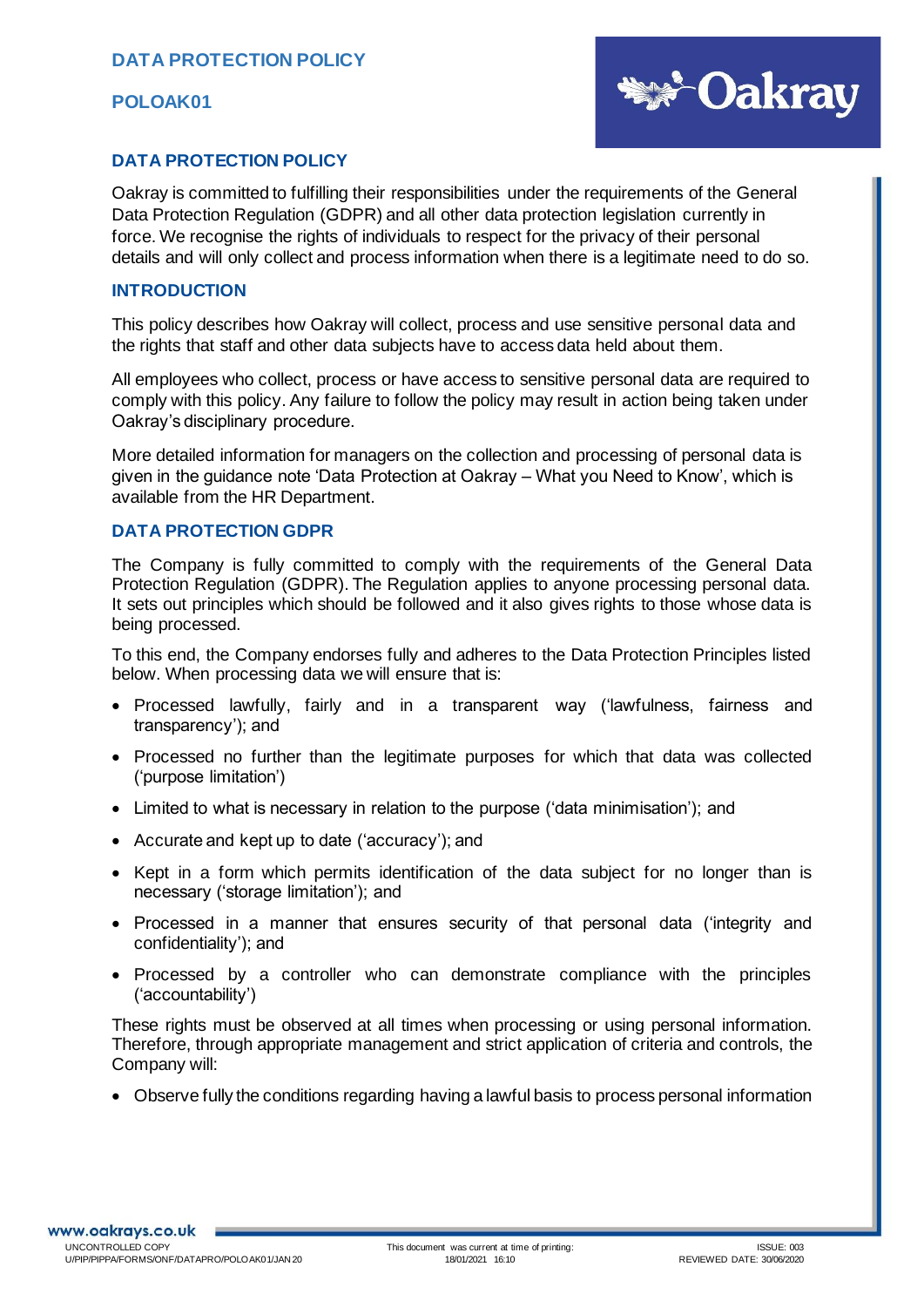# **DATA PROTECTION POLICY**

## **POLOAK01**



- Meet its legal obligations to specify the purposes for which information is used
- Collect and process appropriate information only to the extent that it is necessary to fulfil operational needs or to comply with any legal requirements
- Ensure the information held is accurate and up to date
- Ensure that the information is held for no longer than is necessary
- Ensure that the rights of people about whom information is held can be fully exercised under the GDPR (i.e. the right to be informed that processing is being undertaken, to access personal information on request; to prevent processing in certain circumstances, and to correct, rectify, block or erase information that is regarded as wrong information)
- Take appropriate technical and organisational security measures to safeguard personal information
- Ensure that personal information is not transferred outside the EU, to other countries or international organisations without an adequate level of protection

### **Employee's personal information**

Throughout employment and for as long as is necessary after the termination of employment, the Company will need to process data about you. The kind of data that the Company will process includes:

- any references obtained during recruitment
- details of terms of employment
- payroll details
- tax and national insurance information
- details of job duties
- details of health and sickness absence records
- details of holiday records
- information about performance
- details of any disciplinary investigations and proceedings
- training records
- contact names and addresses
- correspondence with the Company and other information that you have given the Company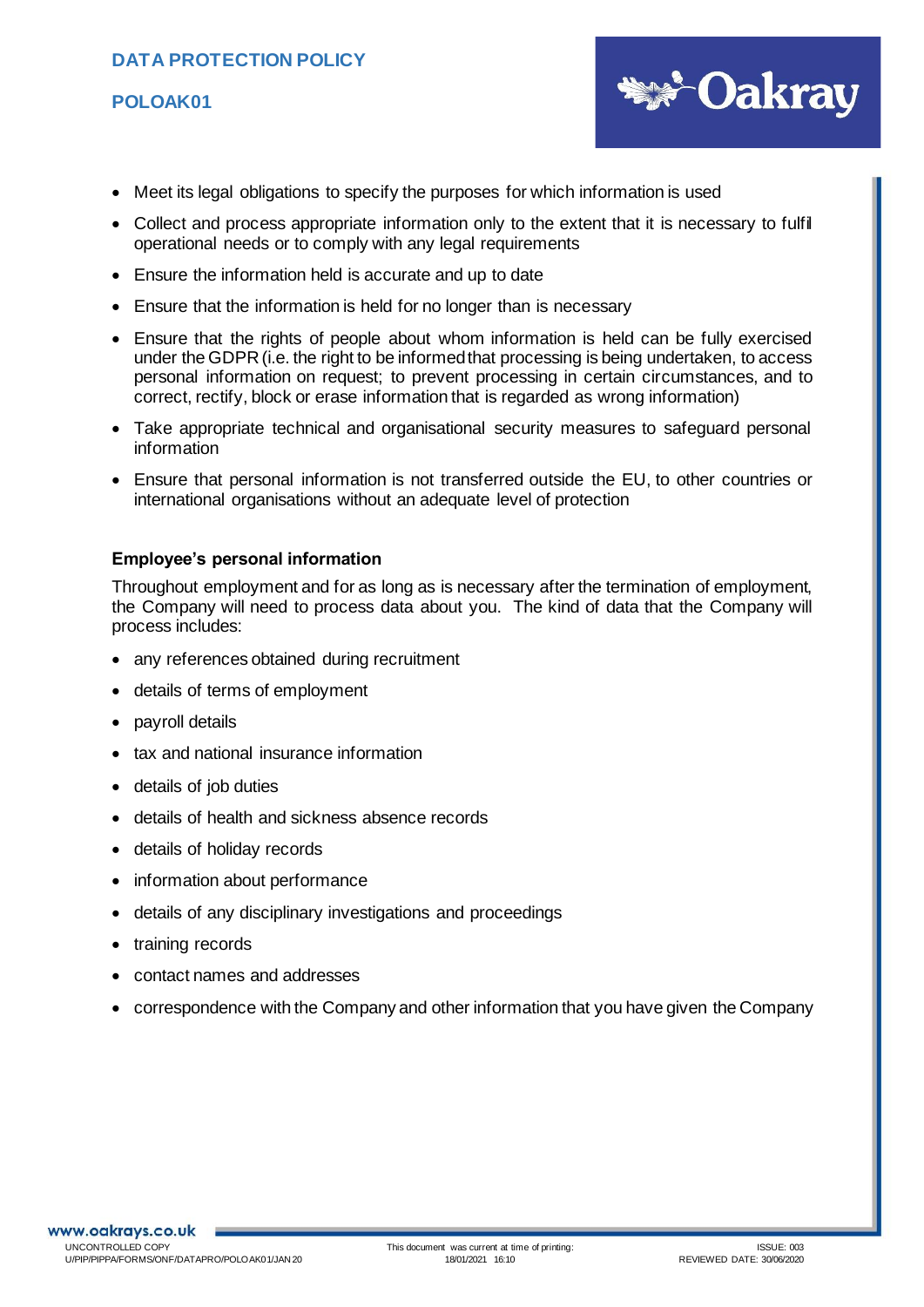

The Company believes that those records used are consistent with the employment relationship between the Company and yourself and with the data protection principles. The data the Company holds will be for management and administrative use only but the Company may, from time to time, need to disclose some data it holds about you to relevant third parties (e.g. where legally obliged to do so by HM Revenue & Customs or where requested to do so by yourself for the purpose of giving a reference or in relation to maintenance support and/or the hosting of data in relation to the provision of insurance).

In some cases, the Company may hold sensitive data, which is defined by the legislation as special categories of personal data, about you. For example, this could be information about health, racial or ethnic origin, criminal convictions, trade union membership, or religious beliefs. This information may be processed not only to meet the Company's legal responsibilities but, for example, for purposes of personnel management and administration, suitability for employment, and to comply with equal opportunity legislation. Since this information is considered sensitive, the processing of which may cause concern or distress, you will be asked to give express consent for this information to be processed, unless the Company has a specific legal requirement to process such data.

#### **Access to Data**

You may, within a period of one month of a written request, inspect and/or have a copy, subject to the requirements of the legislation, of information in your own personnel file and/or other specified personal data and, if necessary, require corrections should such records be faulty. If you wish to do so you must make a written request to your line Manager. The Company is entitled to change the above provisions at any time at its discretion.

#### **Data security**

You are responsible for ensuring that any personal data that you hold and/or process as part of your job role is stored securely.

You must ensure that personal information is not disclosed either orally or in writing, or via web pages, or by any other means, accidentally or otherwise, to any unauthorised third party.

You should note that unauthorised disclosure may result in action under the disciplinary procedure, which may include dismissal for gross misconduct. Personal information should be kept in a locked filing cabinet, drawer, or safe. Electronic data should be coded, encrypted, or password protected both on a local hard drive and on a network drive that is regularly backed up. If a copy is kept on removable storage media, that media must itself be kept in a locked filing cabinet, drawer, or safe.

When travelling with a device containing personal data, you must ensure both the device and data is password protected. The device should be kept secure and where possible it should be locked away out of sight i.e. in the boot of a car. You should avoid travelling with hard copies of personal data where there is secure electronic storage available. When it is essential to travel with hard copies of personal data this should be kept securely in a bag and where possible locked away out of sight i.e. in the boot of a car.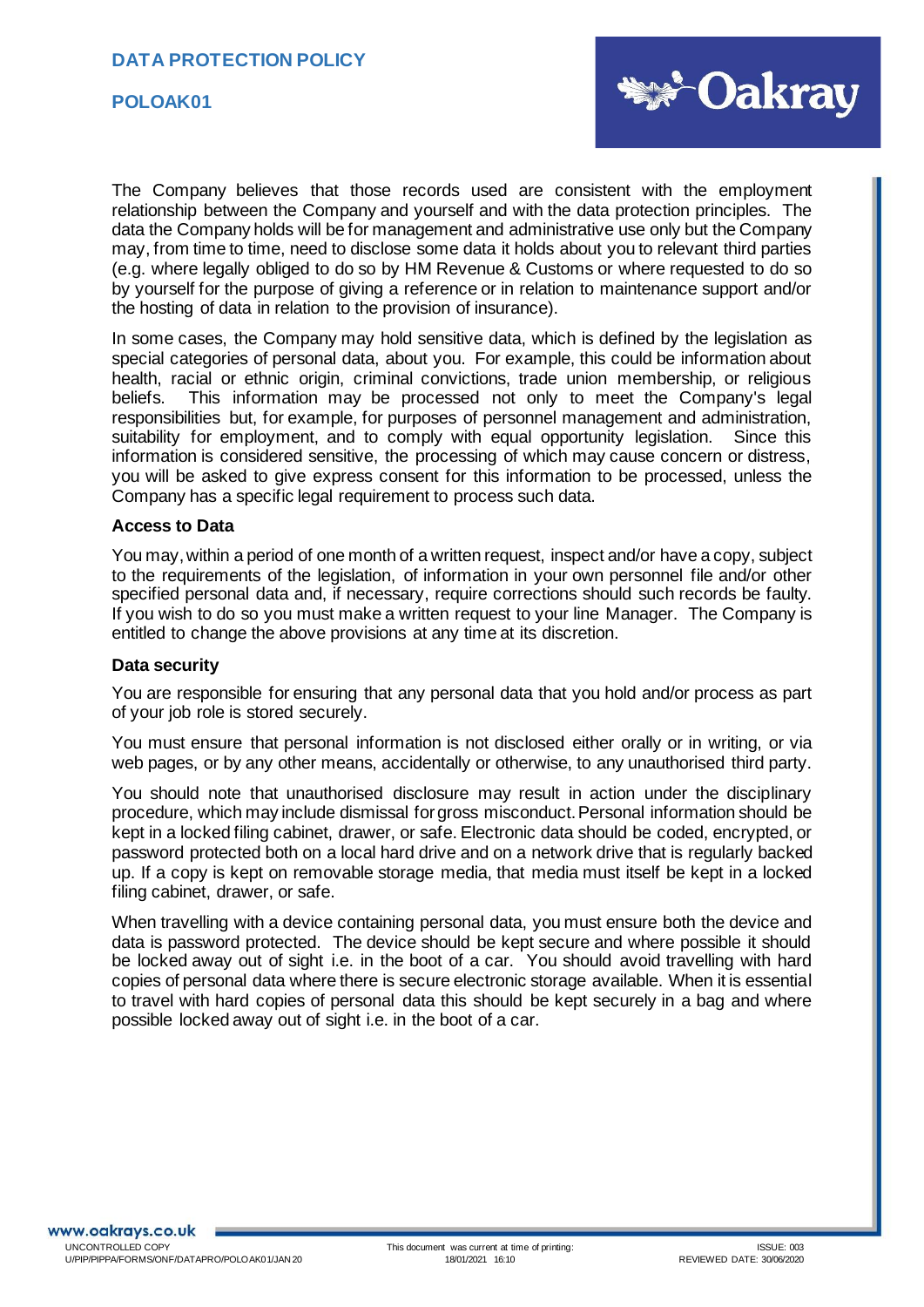

## **USE OF CCTV**

CCTV cameras are installed in a number of locations in Oakray and the surrounding precincts, and images are monitored and recorded for the purposes of crime prevention and for the safety and security of visitors and members of the public*.*

The management of CCTV surveillance is carried out in accordance with the ICO CCTV Code of Practice 2008. The scheme is controlled by the Facilities Manager.

Only employees who have received relevant training and hold an SIA licence are permitted to have access to the CCTV system. Staff who misuse CCTV images in any way will be subject to action under Oakray's disciplinary procedures and may also face criminal prosecution.

CCTV cameras are not installed for the primary purpose of monitoring employees. If, however, an employee is facing allegations of misconduct then CCTV images may be used to provide evidence to a disciplinary investigation or a disciplinary hearing.

### **DIRECT MARKETING AND FUNDRAISING**

In carrying out any direct marketing and fundraising activities Oakray must comply with both the provisions of the General Data Protection Regulation and the Privacy and Electronic Communications (EC Directive) Regulations 2003.

In order to comply with the Regulations Oakray will not hold or process any personal information on individuals for any purpose without their prior consent. In obtaining that consent we must tell individuals:

- What their information will be used for
- How they will be contacted  $-$  e.g. post, phone or email
- Our policy on passing information to other organisations

We must also obtain consent before any marketing or fundraising information is sent to the individuals on whom we hold personal details. This only needs to be done once, and can be done at the same time as requesting consent to hold their data. It is, however, good practice to give individuals the chance to opt out of receiving further marketing communications each time they are contacted. If an individual request not to receive any further marketing communications this request must be actioned immediately.

Any employee who does not comply with this policy may be subject to action under Oakray's Disciplinary Policy.

## **RIGHT TO ACCESS INFORMATION UNDER GDPR**

Under the GDPR, the right of access grants data subjects the right to obtain confirmation from the controller as to whether or not their personal data is being processed.